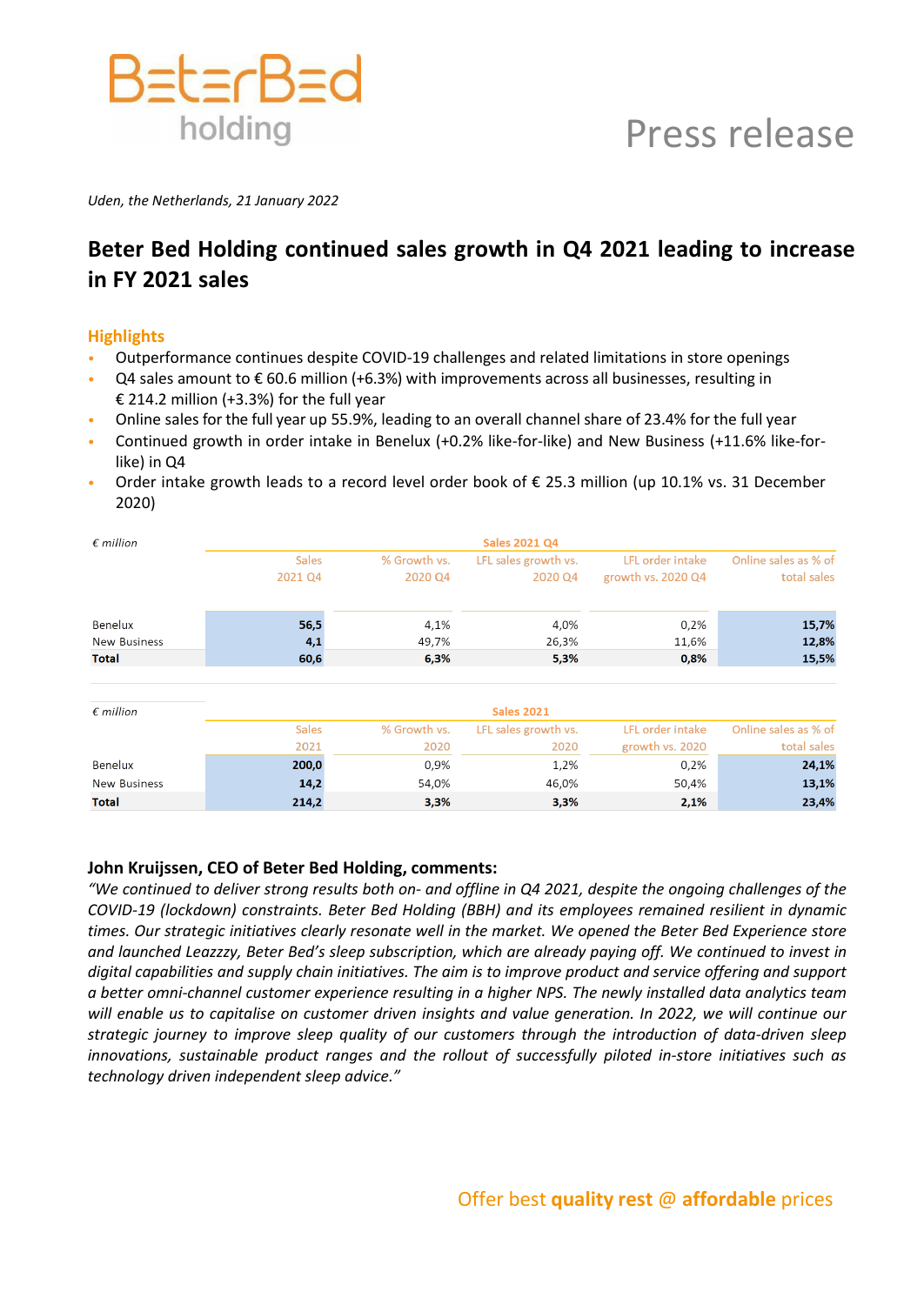

### **COVID-19 update**

The continuing COVID-19 developments and more specifically the recent lockdown in the Netherlands affected all of us. Currently, our stores in the Netherlands can welcome customers again with some limitations. These limitations however should be considered as insignificant compared to 'normal conditions'. We are happy with this development and will continue to safeguard that shopping can happen in the safest possible manner in our stores. At the same time, commodity prices are high, and supply chain issues persistent. BBH continues to navigate these circumstances well. We anticipate that it will take some time before life will be in 'normal shape' and therefore we continue to retain focus on cost control, disciplined capital spend and strict cash flow management. However, we deliberately maintain high stock levels to avoid issues in deliveries to our customers and our CAPEX spend will be increased in 2022 to implement the strategic projects as set out in our ambitious growth strategy towards 2025.

#### **Number of stores**

The table below shows the development of the number of stores in 2021.

| Number of stores      | <b>Stores</b>  |        |        |            |  |
|-----------------------|----------------|--------|--------|------------|--|
|                       | $1 - 1 - 2021$ | Opened | Closed | 31-12-2021 |  |
| <b>BB Netherlands</b> | 84             |        |        | 85         |  |
| Beddenreus            | 34             |        |        | 32         |  |
| <b>BB Belgium</b>     | 17             |        |        | 17         |  |
| <b>Total</b>          | 135            | 3      |        | 134        |  |

## **Benelux**

Benelux further improved order intake and showed 4.1% sales growth compared to last year's record quarter, despite the mandatory hard lockdown from December 19<sup>th</sup> onwards for the stores in the Netherlands. Due to the lockdown, the increase in online demand spiked, and store staff helped out in the supply chain to cater for this. Beter Bed presented a successful commercial program in Q4, with highlights during the Black Friday campaign – which was effectively replicated based on learnings of last year's campaign. The introduction of Emma mattresses in Beddenreus stores as well as a strong M line promotion at Beter Bed during the lockdown aided in higher order intake compared to last year's lockdown.

Beter Bed's operations once again proved to be very resilient. The online sales increase was very strong, supported by investments made in optimising the digital platform as well as in the supply chain with the opening of the new e-DC in November.

The sleep subscription Leazzzy further evolved in Q4. After a successful trial in the Experience Store in Groningen, Leazzzy has been made available in all Beter Bed stores in the Netherlands. Additionally, two fully circular box springs were added to the Leazzzy product range.

#### **New Business**

DBC experienced a strong Q4 with sales up by 49.7%. A number of strong promotions resulted in a significant boost in order intake in online channels as well as through click and collect in Beter Bed stores in the second half of December and the first week of January. The collection of M line has now been fully rolled out in Germany and Austria, leading to a significant increase in the order intake of wholesale internationally.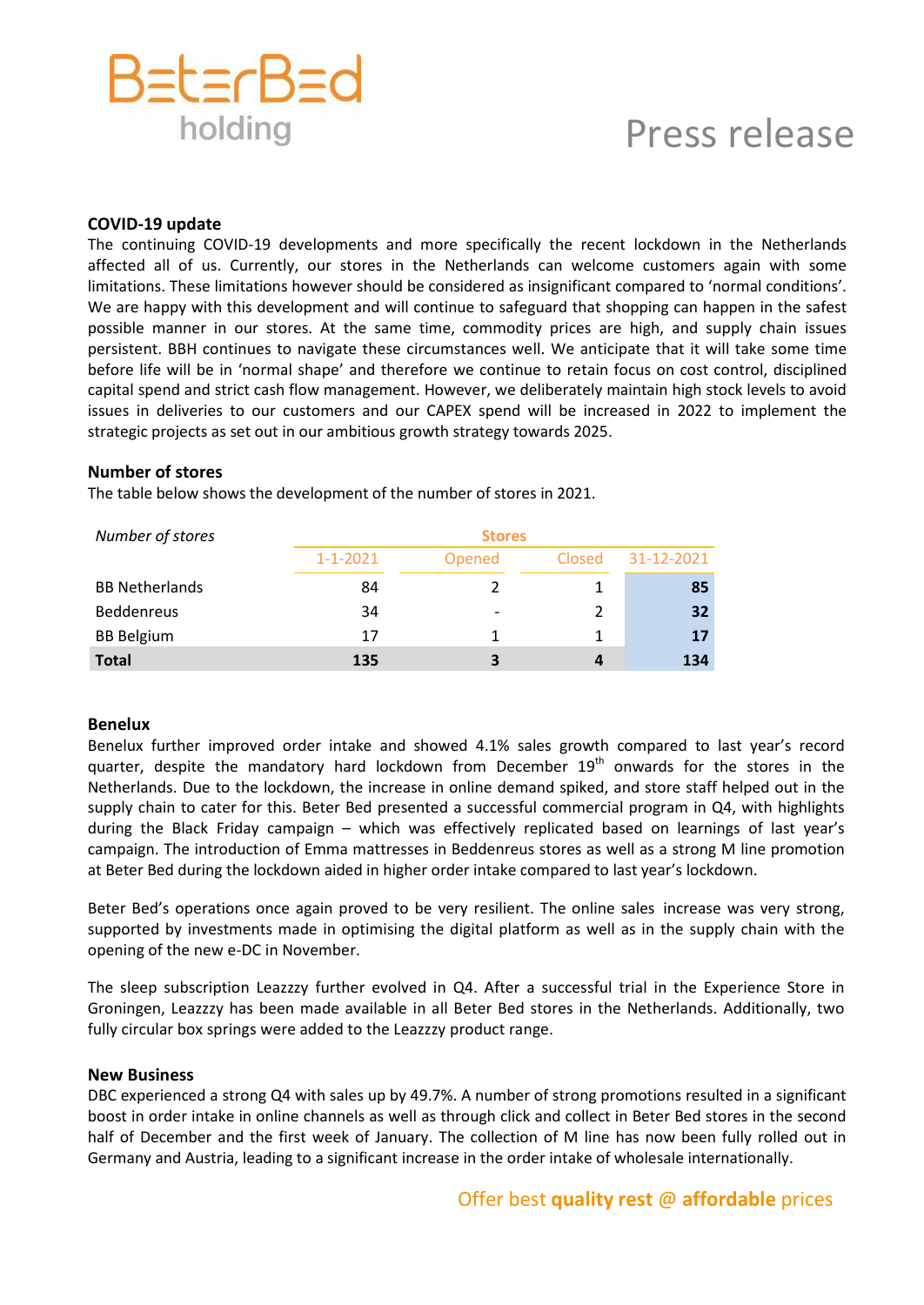

The fourth quarter marked the introduction of two large innovations for DBC:

- DBC launched a brand new competitively priced box spring collection for the independent retailers in the Netherlands and Belgium. The launch was accompanied by the introduction of a state-of-the-art online box spring configurator for the new collection.
- M line introduced the Green Motion, the first 100% circular mattress with added ventilation, ergonomic support and comfort. The Green Motion is part of the new journey for M line creating a better world.

# **Innovations & introductions according to strategic roadmap towards 2025**

To support the strategic growth ambitions towards 2025, BBH is transforming into a customer centric, digital first provider of high-quality sleep. As an integral part of this strategy, BBH also announced its new sustainability strategy. Whilst momentum builds across our businesses to develop changing and new business models, a number of key strategic initiatives were launched during Q4 2021:

# • **Official opening Beter Bed Experience in Groningen**

In line with the strategy presented earlier this year to solidify its brick-and-mortar base, this new Beter Bed sleep experience is packed with the latest (sustainable) innovations and sleep solutions. The store is a breeding ground for experiments around brand and assortment presentation, personal sleep advice and showcasing our brand promise: 'Beter Bed - sleep better, live better'.

## • **Introduction of B Bright mattress collection**

The B Bright mattress range is a first step towards the full renewal of the mattress collection of Beter Bed. The latest technological market insights and innovations were used to create an extensive product range to offer the ultimate personal sleeping comfort, whilst helping to reduce the ecological footprint. A first assessment shows a positive margin development within the mattress category.

## • **Rollout of sustainable product lines and community engagement**

The core of our new sustainability strategy remains improving sleep for consumers. At the same time, BBH is implementing a number of circular product initiatives and taking significant steps in increasing and improving the sustainability of its product range and operations within the group. Another focus area in our newly presented CSR strategy is community engagement. In Q4, Beter Bed has campaigned and participated in the Dutch RTL television donation 'project glimlach' (project smile) raising € 100,000 for the Children's hospitals of Orange foundation. This comes on top of the sponsorship of the Princess Maxima Centre for Child Oncology, which BBH supports since 2017.